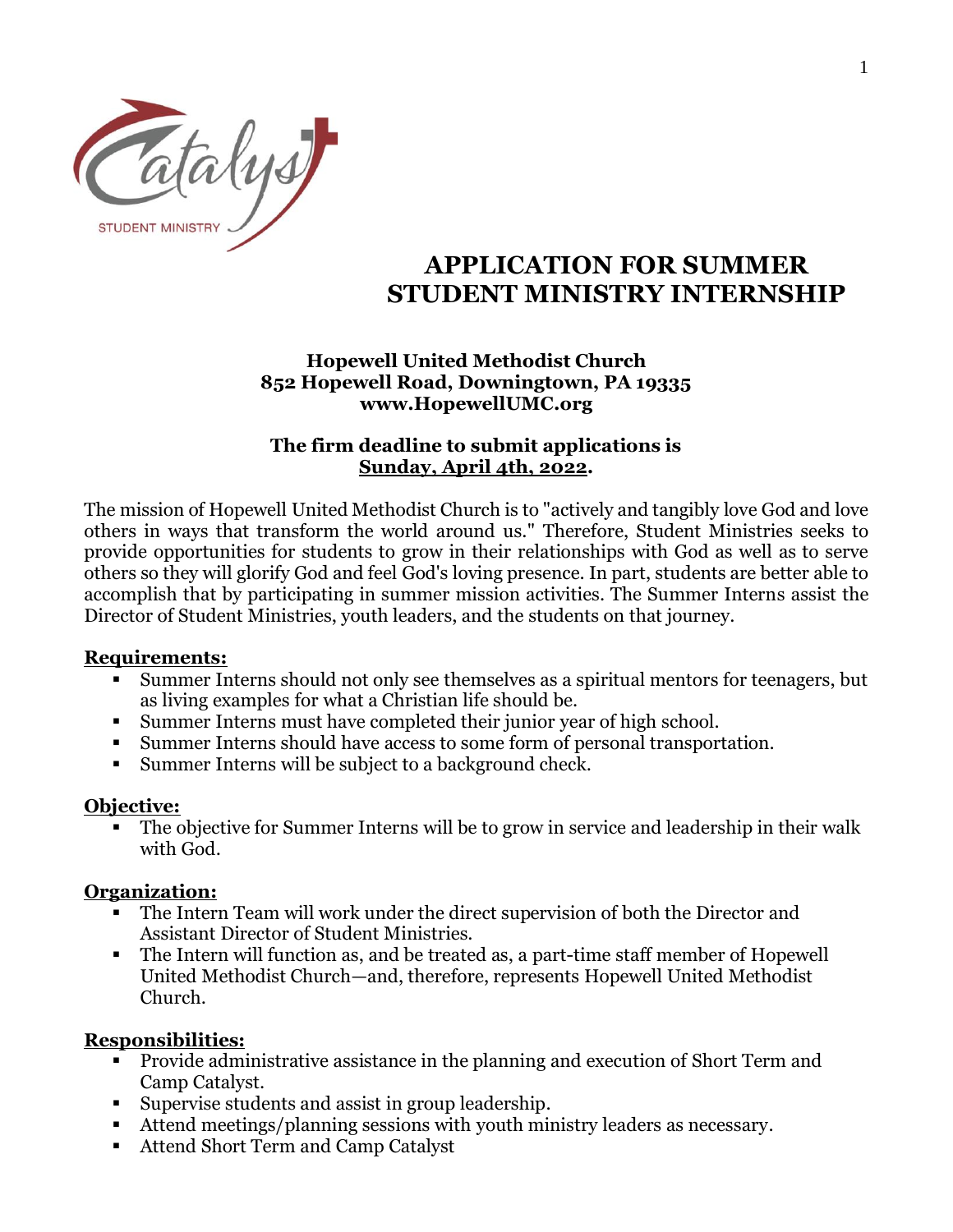#### **Compensation:**

- This is a temporary, 4-week position with an expected 80 hrs of work completed.
- The Student Ministry Interns will be paid \$200 per week.
- **■** Interns will only be compensated for time worked.

Please note: The intern MUST adhere to and support Hopewell's Safe Sanctuary and applicable personnel policies. They will be expected to attend the Safe Sanctuary training upon hire. **CONTACT INFORMATION**

| Name:           | Date of Birth:            |
|-----------------|---------------------------|
| School Address: | <b>Permanent Address:</b> |
| Mobile Phone:   | Alternate Phone:          |
| E-mail address: |                           |

#### **EDUCATION**

School: Expected Graduation:

## **EXPERIENCE**

Please answer the following questions to the best of your ability. Please attach a separate sheet of paper with your responses.

1) What does it mean for **you** to be a follower of Christ? How does being a Christian inform your living?

2) Describe your spiritual life. What do you do to stay close to God?

3) Why do you want to be the summer student ministry intern?